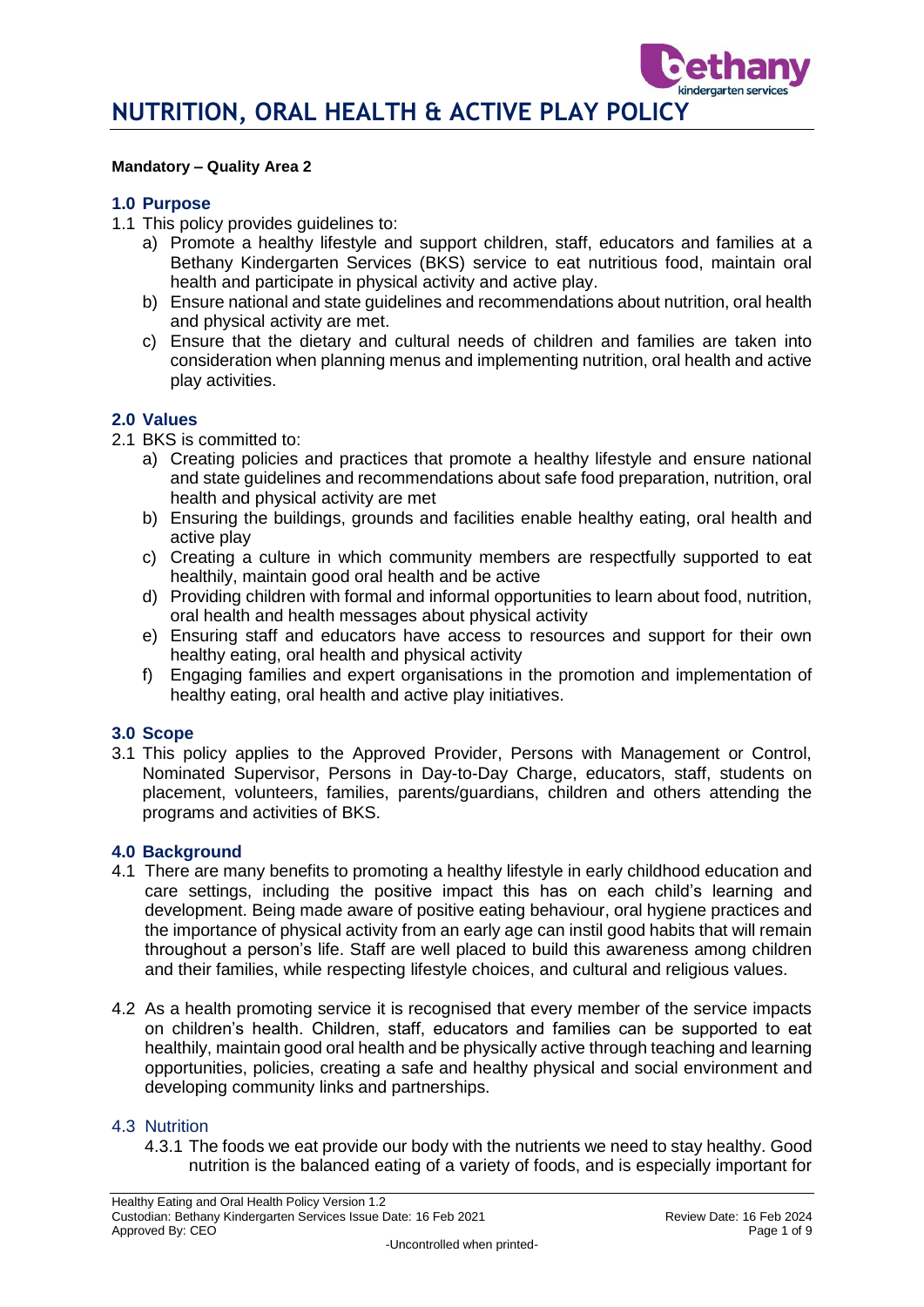

children as they require a large amount of nutrients for growth and development. Research has shown that, when offered a variety of healthy foods, children can and do make good choices. It is also important to provide preschool children with a good foundation in healthy eating, as most children have formed lifelong eating habits before they reach school age.

## 4.4 Oral health

- 4.4.1 Tooth decay is Australia's most prevalent health problem despite being largely preventable. It is important to note that oral health promotion is complementary to promoting healthy eating.
- 4.4.2 Oral health behaviours have a major influence on children's health and wellbeing and a direct impact on their growth and development. Oral diseases can negatively affect individuals through pain, discomfort, general health and quality of life. Poor oral health can limit a child's capacity in biting, chewing, smiling, speaking, and psychosocial wellbeing. The main oral health condition experienced by children is tooth decay affecting over half of all Australian children, making it five times more prevalent than asthma.

### 4.5 Active play

- 4.5.1 Active play (refer to Definitions) develops a strong and healthy body, builds motor and co-ordination skills, creates a sense of wellbeing and helps protect children from disease. Active play is about moving, being and doing.
- 4.5.2 A strong sense of health and wellbeing, supported by good nutrition, oral health and an active lifestyle, can provide children with confidence, energy and optimism that will contribute to their ability to concentrate, co-operate and learn (Belonging, Being & Becoming – The Early Years Learning Framework for Australia, – refer to Sources). Learning about healthy lifestyles, including nutrition, oral health and active play, links directly to Outcome 3 in both the Early Years Learning Framework and the Victorian Early Years Learning and Development Framework (refer to Sources).
- 4.5.3 The Australian Government has guidelines, recommendations and resources for healthy eating and physical activity in early childhood settings including the National Health and Medical Research Council's Australian Dietary Guidelines and Infant Feeding Guidelines, the Get Up & Grow: Healthy Eating and Physical Activity for Early Childhood resources and the National Physical Activity Recommendations for Children 0-5 Years (refer to Sources). Practical, healthy eating advice is also available to early childhood services and schools via a telephone advice line: the Victorian Healthy Eating Advisory Service (Healthy Eating Advisory Service – refer to Sources), run by Nutrition Australia. Early childhood education and care services can also register and implement the Achievement Program (refer to Sources). This program is designed to create safe, healthy and friendly environments for children, staff educators and families, by promoting physical, mental and social health and wellbeing.

## 4.6 Progressive meal times

4.6.1 In recognising children as active participants in their own learning, children should be encouraged to make meaningful decisions about elements of their own education and care. Incorporating progressive meal times into the educational program allows children to choose to eat when they are hungry, rather than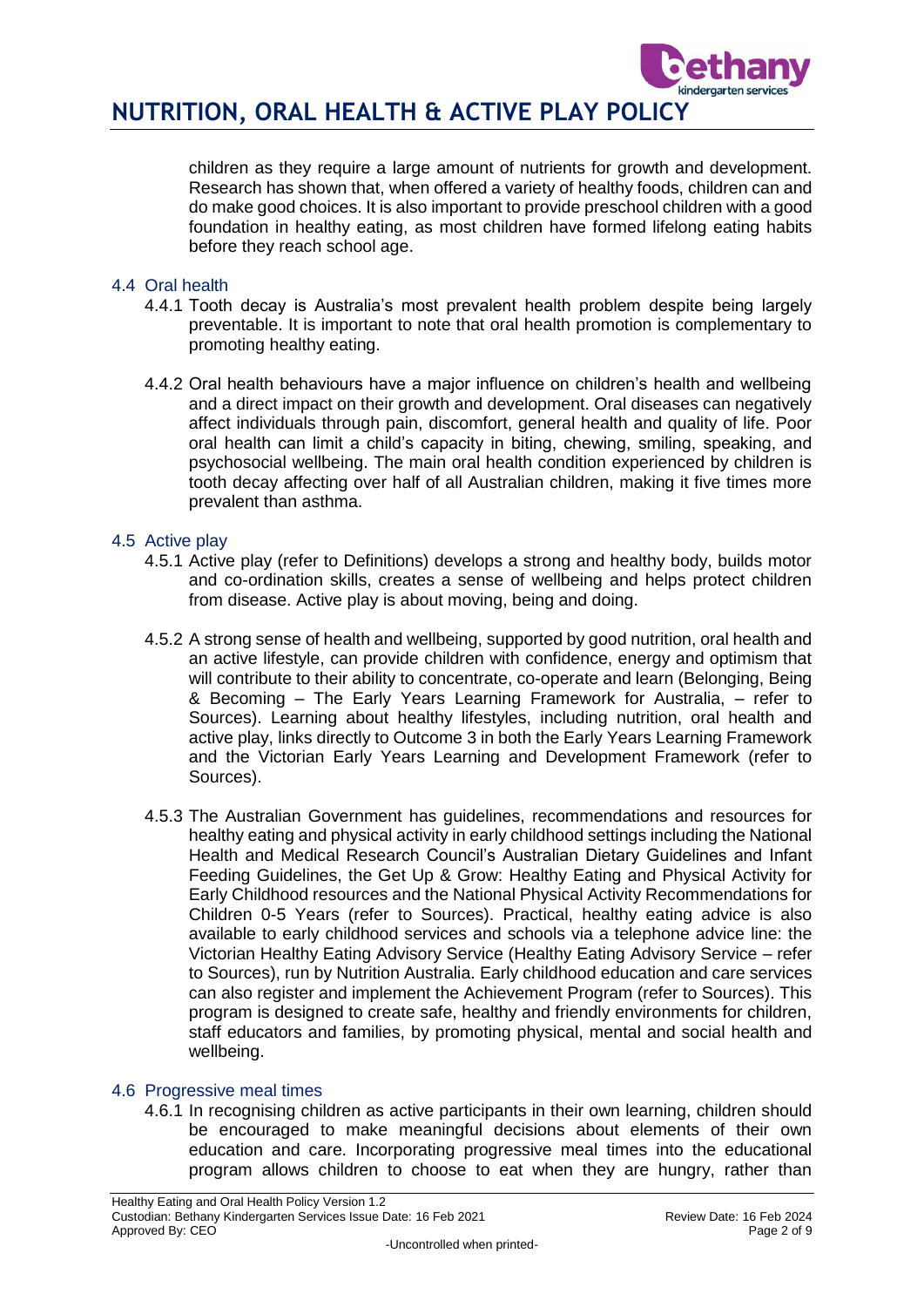

according to a timetable. Children can gather in small groups to enjoy meals together, without interrupting the needs and play of others. This also encourages quieter, more social and meaningful interactions at meal times and allows for a smoother flow throughout the day. Children can make decisions based on their own needs, and can be supported to access food and water throughout the day by educators/staff, who actively participate in meal times.

4.7 A decision with respect to incorporating progressive meal times into the educational program must take into account the needs of all children at the service, particularly children with specific medical conditions such as diabetes. The National Regulations require services to ensure that children with medical conditions are able to participate fully in the educational program, and are not discriminated against in any way.

# **5.0 Definitions**

- 5.1 The terms defined in this section relate specifically to this policy. For commonly used terms e.g. Approved Provider, Nominated Supervisor, Regulatory Authority etc. refer to the General Definitions section of this manual.
- 5.2 **Active play:** Play that involves large muscle-based activities that are essential for a child's social, emotional, cognitive and physical growth and development incorporating:
	- a) Child-initiated active play, which is developed by the child through exploration of the outdoor environment, equipment and games
	- b) Adult-guided active play which encourages children's physical development through promoting movement skills in a non-competitive environment
	- c) Physical activity, which includes sport, incidental exercise and many forms of recreation
	- d) Active travel, which includes walking, cycling, scootering or any similar transport where physical activity is used to travel.

## 5.3 **Adequate supervision:**

- 5.3.1 In relation to this policy supervision entails all children (individuals and groups) in all areas of the service, being in sight and/or hearing of an educator at all times including during toileting, sleep, rest and transition routines. Services are required to comply with the legislative requirements for educator-to-child ratios at all times. Supervision contributes to protecting children from hazards that may emerge in play, including hazards created by the equipment used.
- 5.3.2 Adequate supervision refers to constant, active and diligent supervision of every child at the service. Adequate supervision requires that educators are always in a position to observe each child, respond to individual needs, and immediately intervene if necessary. Variables affecting supervision levels include:
	- a) Number, age and abilities of children
	- b) Number and positioning of educators
	- c) Current activity of each child
	- d) Areas in which the children are engaged in an activity (visibility and accessibility)
	- e) Development profile of each child and of the group of children
	- f) Experience, knowledge and skill of each educator
	- g) Need for educators to move between areas (effective communication strategies).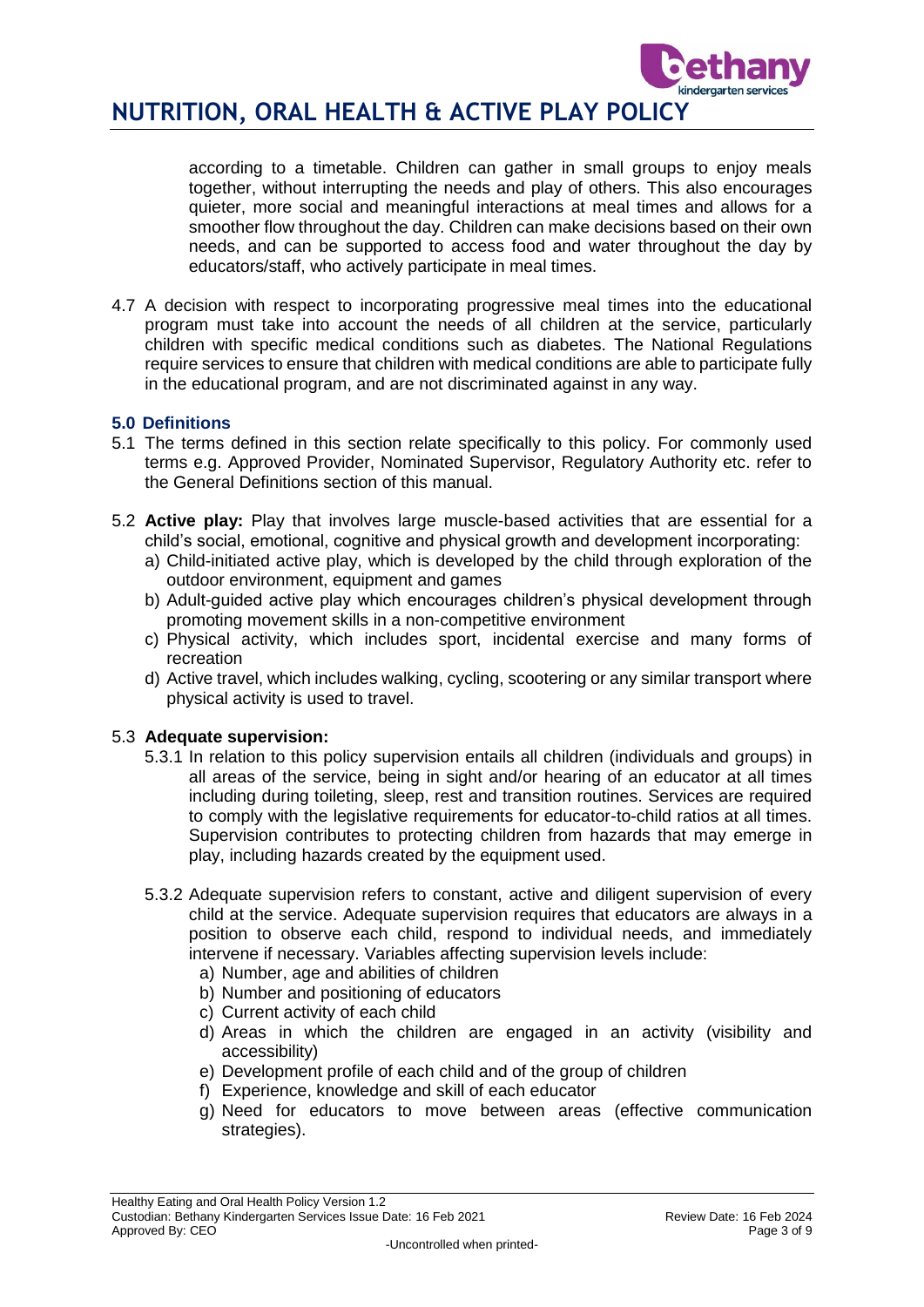

5.4 '**Discretionary' foods and drinks**: Food and drink items that are high in fat, sugar and salt, and that contain minimal vitamins, minerals or fibre. These can also be referred to as 'sometimes' foods and drinks.

Examples of discretionary food and drinks include:

- a) Chocolate, confectionery, jelly
- b) Sweet biscuits, high fat/salt savoury biscuits, chips
- c) High sugar/high fat cakes and slices
- d) Cream, ice cream
- e) Deep fried foods (e.g. hot chips) and pastry based foods (pies, sausage rolls and pasties)
- f) Most fast food and takeaway foods
- g) Some processed meats (e.g. sausages, frankfurts/hotdogs, salami, Strasbourg, devon, some commercial chicken nuggets and fish fingers)
- h) Soft drinks, fruit juice and fruit drinks, cordial, sports drinks, energy drinks, flavoured milk and flavoured mineral water.
- 5.5 **Healthy eating:** Describes eating patterns that provide all the recommended nutrients for growth and development, and good health and wellbeing, now and in the future. It also refers to preparing, serving and eating food in a way that recognises its importance as a social and cultural activity.
- 5.6 **Nutrition:** The process of providing or receiving nourishing substances.
- 5.7 **Oral health:** The absence of active disease in the mouth. Oral health is fundamental to overall health, wellbeing and quality of life. A healthy mouth enables people to eat, speak and socialise without pain, discomfort or embarrassment.

# **6.0 Procedures**

# 6.1 **BKS as the Approved Provider is responsible for:**

- a) Ensuring that the service environment and educational program supports children and families to make healthy choices for eating, oral health and active play (refer to Definitions).
- b) Providing ongoing information, resources and support to families, to assist in the promotion of optimum health, including oral health, for young children (refer to Sources).
- c) Recognising families, educators and staff as role models and encouraging them to bring/use foods and drinks that are in line with the service's Nutrition, Oral Health and Active Play Policy.
- d) Ensuring the implementation of adequate health and hygiene procedures, and safe practices for handling, preparing and storing food, to minimise risks to children being educated and cared for by the service (Regulation 77) (refer to Hygiene Policy and Food Safety Policy).
- e) Ensuring measures are in place to prevent cross-contamination of any food given to children with diagnosed food allergies and/or diabetes (refer to Anaphylaxis Policy, Asthma Policy, Diabetes Policy and Food Safety Policy).
- f) Ensuring that all educators/staff are aware of, and plan for, the dietary needs of all children.
- g) Ensuring that fresh drinking water (preferably tap water) is readily available at all times, indoors and outdoors, and reminding children to drink water throughout the day, including at snack/lunch times (Regulation 78(1)(a)) (Only tap water is encouraged.)
- h) Ensuring that food and drinks are available to children at frequent and regular intervals throughout the day (Regulation 78(1)(b)).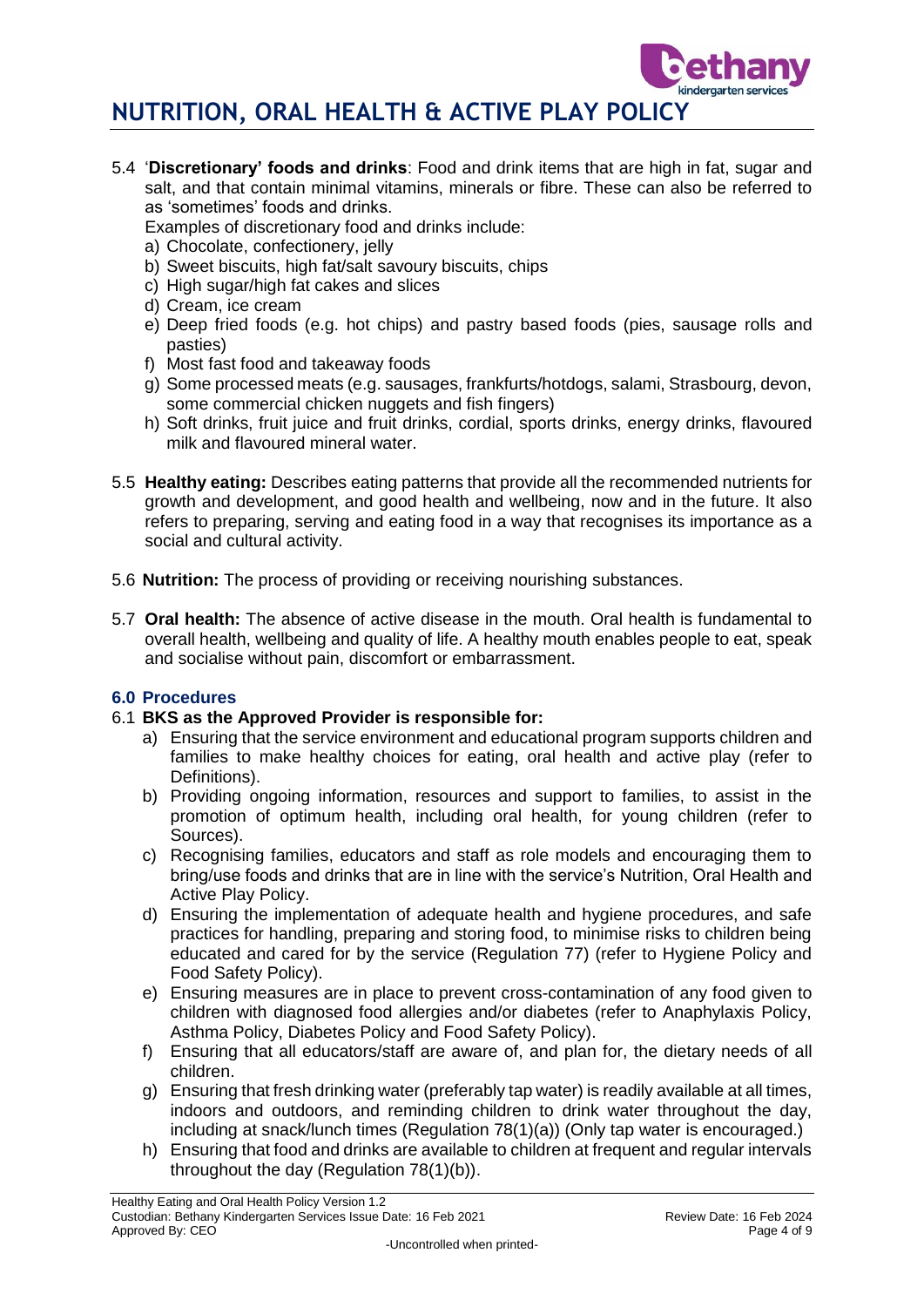

- i) Ensuring educators are supported to access a range of resources and professional development to increase their capacity to promote healthy eating, oral health and active play initiatives for children.
- j) Ensuring staff and educators are supported by having healthy food options in the staff room, for staff meetings and for professional learning.
- k) Ensuring that discretionary food and drinks do not appear in any sponsorship, fundraising or marketing activities.
- l) Ensuring celebrations and other service events promote healthy food options and limit discretionary options.
- m) Ensuring service facilities and equipment enable active travel and road safety for children, staff, educators and families.
- n) Ensuring healthy eating, oral health and active play information and policy requirements are included in the educator and staff induction.
- o) Ensuring educators and staff are supported to be physically active and minimise sedentary behaviour, both inside and outside of work hours.

# 6.2 **The Nominated Supervisor is responsible for:**

- a) Ensuring that the service environment and the educational program supports children and families to learn about and make healthy choices for eating, oral health and active play.
- b) Embedding opportunities to learn about healthy eating and oral health and the importance of physical activity in the educational program, throughout the year.
- c) Ensuring oral hygiene practices are undertaken at the service where appropriate.
- d) Ensuring the implementation of adequate health and hygiene procedures, and safe practices for handling, preparing and storing food, to minimise risks to children being educated and cared for by the service (Regulation 77) (refer to *Hygiene Policy* and *Food Safety Policy*).
- e) Ensuring that all educators/staff are aware of a child's food allergies and/or other medical conditions on enrolment or on initial diagnosis.
- f) Ensuring measures are in place to prevent cross-contamination of any food given to children with diagnosed food allergies and/or diabetes (refer to *Anaphylaxis Policy*, *Asthma Policy*, *Diabetes Policy* and *Food Safety Policy*).
- g) Ensuring that all educators/staff are aware of, and plan for, the dietary needs of all children.
- h) Ensuring that fresh drinking water (preferably tap water) is readily available at all times, indoors and outdoors, and reminding children to drink water throughout the day, including at snack/lunch times (Regulation 78(1)(a)). (Only tap water is encouraged.)
- i) Ensuring that food and drinks are available to children at frequent and regular intervals throughout the day (Regulation 78(1)(b)).
- j) Ensuring that age-appropriate adult-guided and child-initiated active play is planned on a daily basis across all age groups.
- k) Ensuring that cultural and religious practices/requirements of families are accommodated to support children's learning and development.
- l) Developing and reviewing guidelines for celebrations, fundraising activities and other service events in consultation with educators, staff, parents/guardians and families to focus on healthy alternatives.
- m)Providing families with information and strategies to promote healthy eating, oral health and active play and how to access relevant services (including local dental clinics).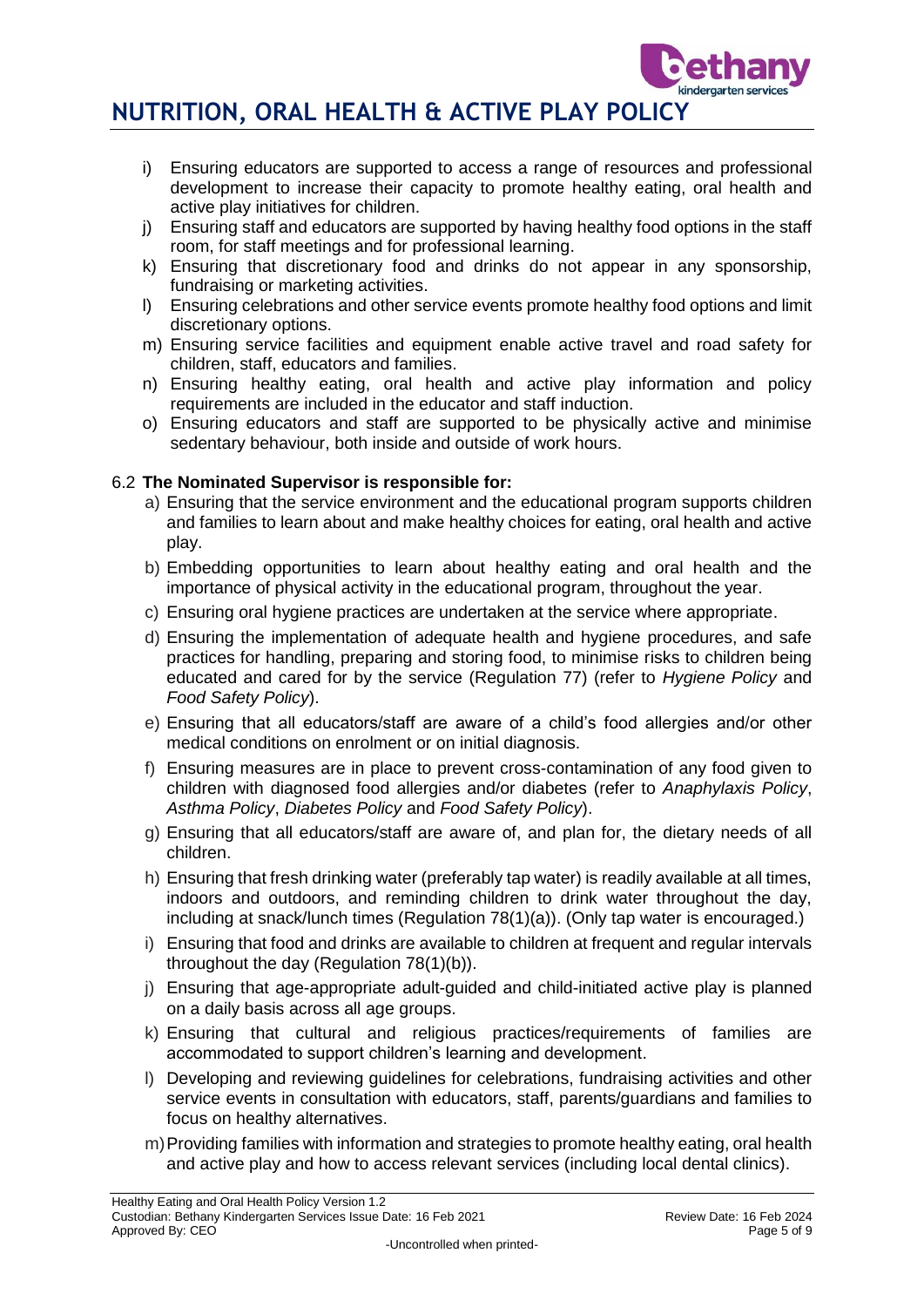- n) Developing links with local and regional health services, community organisations and businesses that provide expertise, resources and support for healthy eating, oral health and active play.
- o) Ensuring educators are supported to access resources, tools and professional learning to enhance their knowledge and capacity to develop adult guided and child initiated active play experiences and promote healthy eating and oral health.
- p) Considering this policy when organising excursions, service events and any sponsorship or marketing opportunities.
- q) Ensuring the layout of the grounds and buildings is inclusive of the diversity and abilities of all children and encourages physical activity and movement.
- r) Ensuring recommendations about physical activity and screen time from the Australian 24-Hour Movement Guidelines for the Early Years (Birth to 5 Years) are met.
- s) Encouraging active travel to and from the service.
- t) Ensuring staff and educators are supported by having healthy food options in the staff room, for staff meetings and for professional learning.

# 6.3 **All educators/staff are responsible for:**

- a) Complying with the service's *Nutrition, Oral Health and Active Play Policy* and with the *Food Safety Act.*
- b) Being aware of a child's food allergies and/or other medical conditions on enrolment at the service or on initial diagnosis.
- c) Implementing measures to prevent cross-contamination of any food given to children with diagnosed food allergies and/or diabetes (refer to *Anaphylaxis Policy*, *Asthma Policy*, *Diabetes Policy* and *Food Safety Policy*).
- d) Being aware of, and planning for, the dietary needs of all children.
- e) Ensuring that the service environment and the educational program supports children and families to make healthy choices for eating, oral health and active play.
- f) Discussing healthy eating choices with children and introducing the concept of 'sometimes' and everyday foods and drinks.
- g) Providing a variety of cooking and food experiences that support children to develop food literacy and positive habits relating to food.
- h) Role-modelling positive eating, drinking and physical activity behaviours, promoting a healthy relationship with food and interacting with children at meal times.
- i) Ensuring that food and drink are not used as an incentive, bribe or reward at any time.
- j) Exploring and discussing diverse cultural, religious, social and family lifestyles.
- k) Considering this policy when organising excursions and service events.
- l) Supporting students and volunteers to comply with this policy while at the service.
- m)Keeping parents/guardians informed of current information relating to healthy eating, oral health and active play.
- n) Ensuring that fresh drinking water (preferably tap water) is readily available at all times indoors and outdoors, and reminding children to drink regularly throughout the day, including at snack/meal times.
- o) Ensuring that children can readily access their own clearly labelled drink containers (where this is a service practice).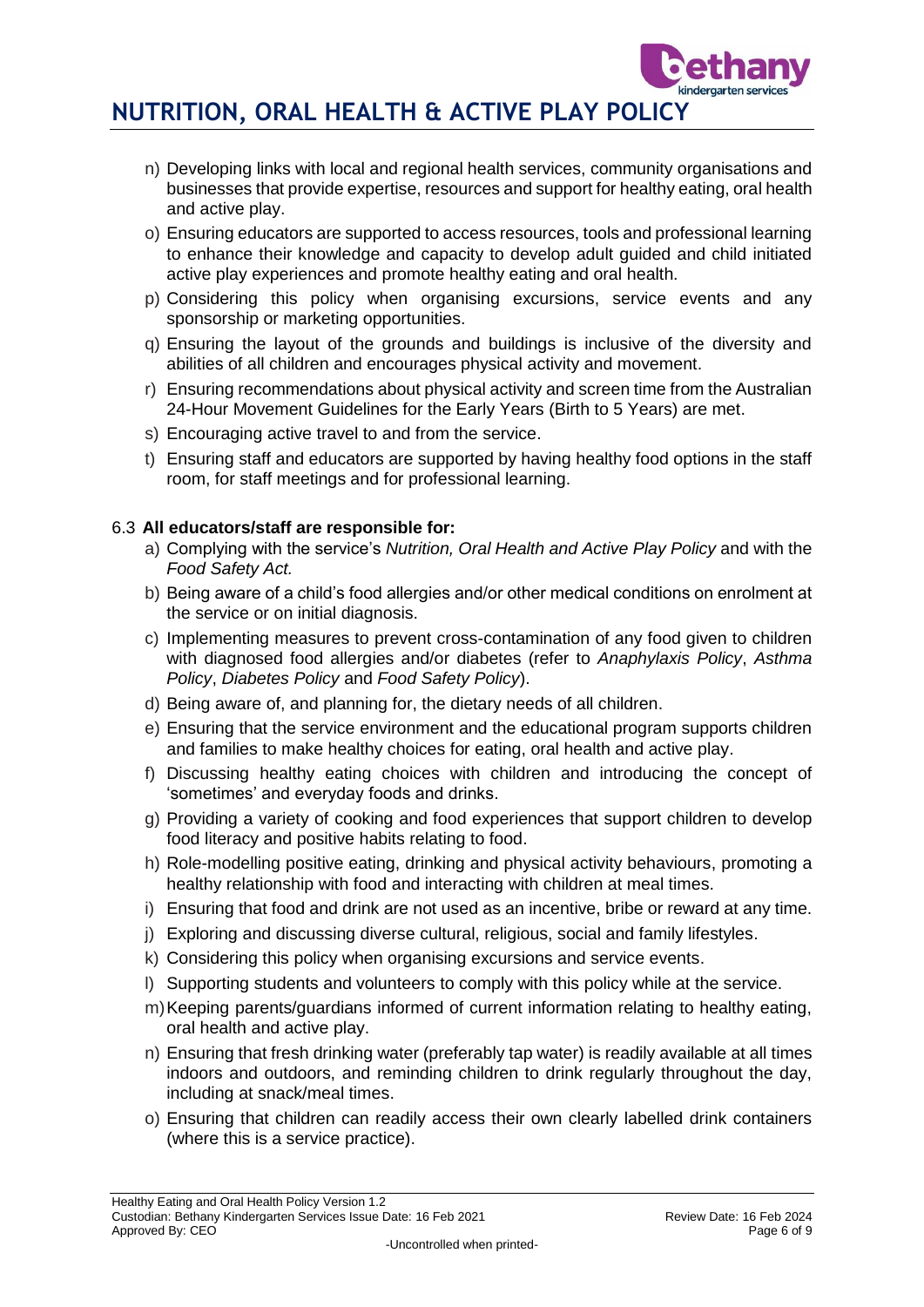- p) Providing food and drinks at regular intervals, and encouraging children to actively participate in, and enjoy, snack/meal times without feeling rushed.
- q) Providing a positive eating environment and sitting and interacting with children at meal times.
- r) Encouraging children to be independent at snack/meal times e.g. opening lunchboxes, pouring drinks, self-feeding, serving and using utensils in a culturally-sensitive way.
- s) Providing opportunities for children to learn about, and develop skills for oral health through the educational program, including age-appropriate tooth brushing.
- t) Providing adequate supervision (refer to *Definitions*) for all children at all times, including at meal times.
- u) Ensuring children are not sedentary or inactive for more than 1 hour at a time, with the exception of sleeping.
- v) Supporting children to develop collaboration skills during play.
- w) Planning and providing active play and movement experiences that are ageappropriate, inclusive of diversity and abilities and support children to develop fundamental movement skills.
- x) Considering opportunities for children to be physically active indoors, particularly in adverse weather conditions.
- y) Ensuring screen based activities do not exceed the recommendations in the Australian 24-Hour Movement Guidelines for the Early Years (birth to 5 years).
- z) Providing age-appropriate traffic safety education, including pedestrian and passenger safety to both children and parents/guardians at the service.
- aa) Promoting safe behaviour through daily practice as part of the program, including teaching children to use equipment safely.
- bb) Using and promoting local parks, bike paths and recreation facilities, where appropriate, to encourage physical activity.

# 6.4 **Parents/guardians are responsible for:**

- a) Complying with the requirements of this policy.
- b) Providing details of specific nutritional/dietary requirements, including the need to accommodate cultural or religious practices or food allergies, on their child's enrolment form, and discussing these with the Nominated Supervisor prior to the child's commencement at the service, and if requirements change over time (refer to Anaphylaxis Policy, Asthma Policy and Diabetes Policy).
- c) Communicating regularly with educators and staff regarding children's specific nutritional requirements and dietary needs, including food preferences.
- d) Encouraging their child/ren to drink an adequate amount of water (preferably tap water), and discouraging 'discretionary' drinks.
- e) Providing healthy, nutritious food for snacks/meals, including fruits and vegetables in line with the service's Nutrition, Oral Health and Active Play policy, where applicable.
- f) Providing healthy, nutritious food, including fruits or vegetables for sharing at morning or afternoon tea, where applicable
- g) Providing nutritious food and drinks for celebrations, fundraising activities and service events, consistent with service policy.
- h) Encouraging children to exercise by engaging in active play, and walking or riding a bike to the service where appropriate
- i) Dressing their child/ren so they can engage safely in active play.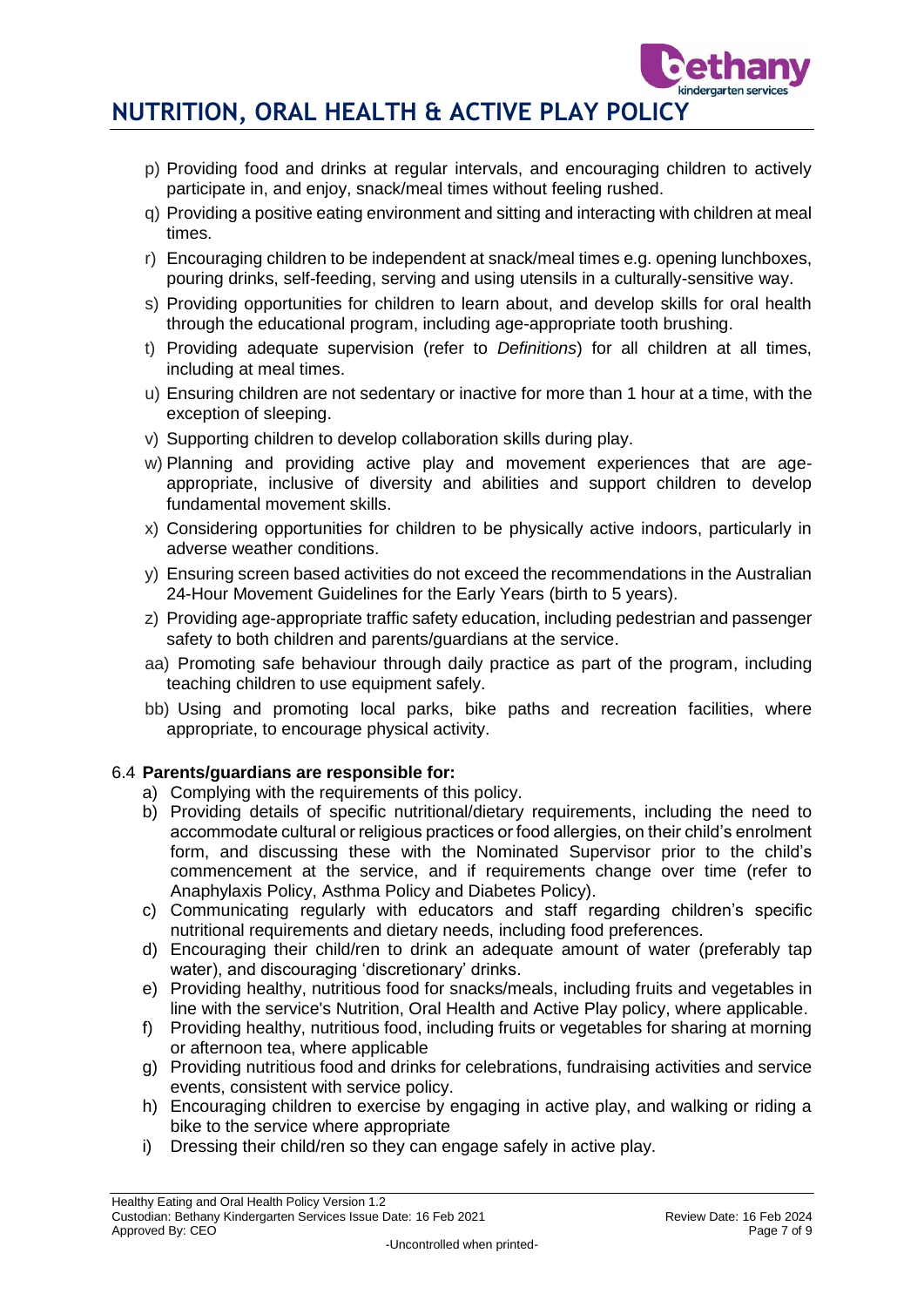6.5 **Volunteers and students,** while at the service, are responsible for following this policy and its procedures.

# **7.0 Evaluation**

- 7.1 In order to assess whether the values and purposes of the policy have been achieved, BKS as the approved provider will:
	- a) Seek feedback from educators, staff, parents/guardians, children, management and all affected by the policy.
	- b) Monitor the implementation, compliance, complaints and incidents in relation to this policy.
	- c) Keep the policy up to date with current legislation, research, policy and best practice.
	- d) Revise the policy and procedures as part of the service's policy review cycle, or as required with all members of the service.
	- e) Notify parents/guardians at least 14 days before making any change to this policy or its procedures unless a lesser period is necessary because of a risk.

# **8.0 Related Bethany policies and procedures**

- 8.1 Bethany Kindergarten Services Ltd.:
	- a) Anaphylaxis policy
	- b) Asthma policy
	- c) Curriculum development policy
	- d) Diabetes policy
	- e) Dealing with infectious diseases policy
	- f) Excursions and service events policy
	- g) Food safety policy
	- h) Fundraising Policy
	- i) Hygiene policy
	- j) Incident, injury, trauma and illness policy
	- k) Inclusion and Equity policy
	- l) Road Safety and Safe Transport Policy
	- m) Sun Protection Policy

## **9.0 Relevant legislation and standards**

- 9.1 Relevant legislation and standards include but are not limited to:
	- a) Australia New Zealand Food Standards Code
	- b) Child Wellbeing and Safety Act 2005 (Vic)
	- c) Disability Discrimination Act 1992 (Cth)
	- d) Education and Care Services National Law Act 2010
	- e) Education and Care Services National Regulations 2011 including Regulations 77- 78, 79-80 (if the service provides food), 168
	- f) Equal opportunity Act 2010 (Vic)
	- g) Food Act 1984 (Vic), as amended 2012
	- h) National Quality Standard including Quality Area 2: Children's Health and Safety
	- i) Occupational Health and Safety Act 2004 (Vic)

# **10.0 Sources**

- a) Australian Dietary Guidelines 2019, National Health and Medical Research Council: <https://www.eatforhealth.gov.au/guidelines>
- b) Belonging, Being & Becoming The Early Years Learning Framework for Australia: [https://docs.education.gov.au/documents/belonging-being-becoming-early-years](https://docs.education.gov.au/documents/belonging-being-becoming-early-years-learning-framework-australia)[learning-framework-australia](https://docs.education.gov.au/documents/belonging-being-becoming-early-years-learning-framework-australia)
- c) Better Health Channel: [www.betterhealth.vic.gov.au](http://www.betterhealth.vic.gov.au/)